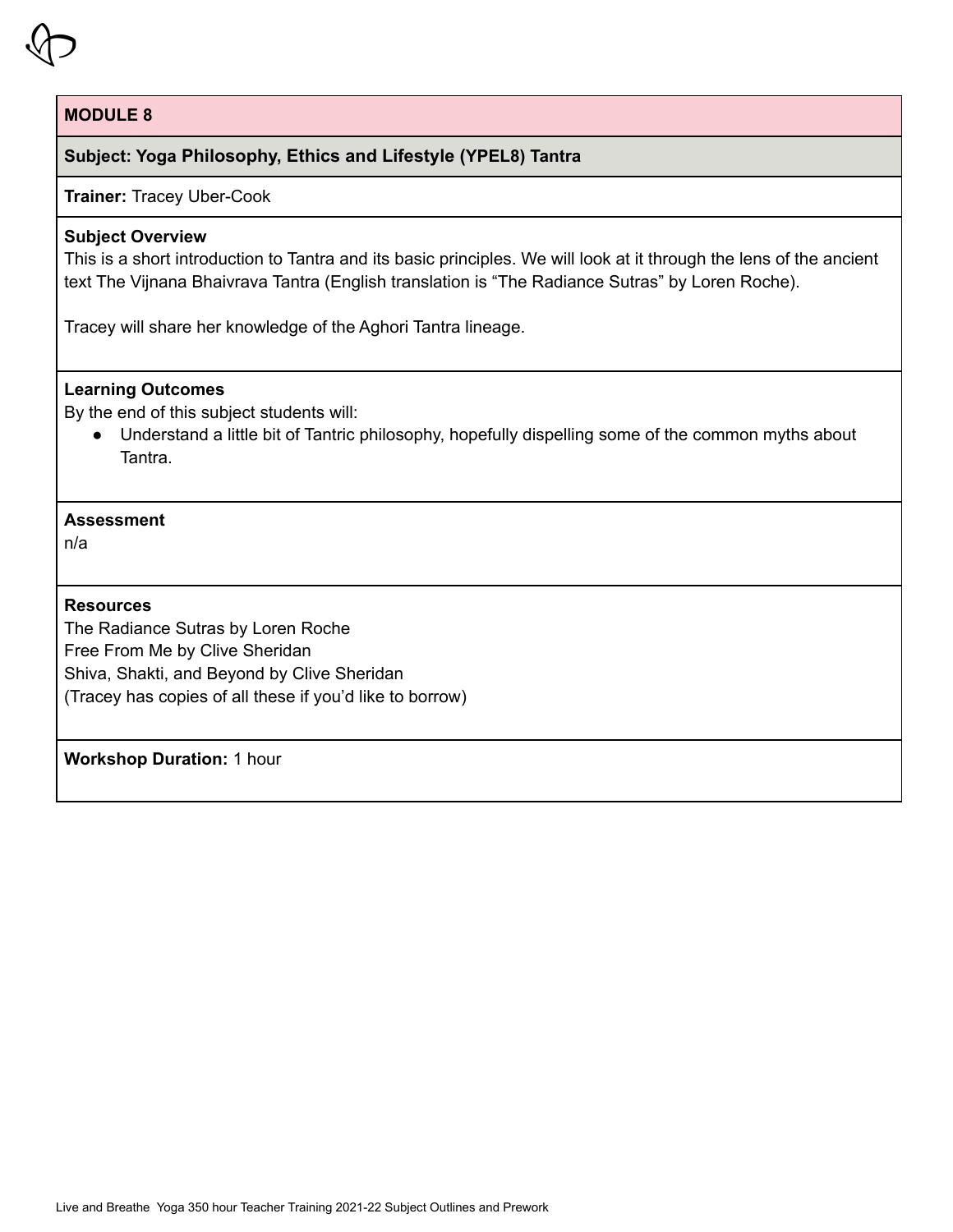# **Subject: Yoga Techniques (YT8.1) Asana**

#### **Trainer:** Allison Dearling

# **Subject Overview**

- This subject will be split into three sections:
	- Guided primary series class : first half (1.5 hours)
	- Guided primary series class : second half (1.5 hours)
	- Backbends workshop (2 hours)
- We will cover sanskrit name and english translation, correct vinyasa, drishti, benefits, modifications and alternatives, correct use of props for the above postures

# **Learning Outcomes**

By the end of this subject students will:

- Demonstrate
	- Sanskrit name and english translation, correct vinyasa, drishti, benefits, modifications and alternatives, correct use of props of the final standing postures of ashtanga yoga primary series
- Know how to modify each posture in your own practice and for others

#### **Assessment**

- The posture assessment grid will be used by the trainer to determine proficiency during the session
- Complete posture worksheet during session
- Read Chapter 8 of the Power of Ashtanga yoga

**Practice** Focus your practice on all the places where there are backbends. Ensure you leave enough time in your practice to incorporate some of the exercises from the workshop on backbends that you want to out energy into. **Allow a good 20 minutes per practice to work deeply into your backbends.** Keep practicing least 4 times a week. Attendance to class at least twice per week now is expected, in particular the Mysore sessions.

#### **Written assessment**

Reflect on your current asana practice compared to how it was when we began the course. Is it where you thought it would be? What is the reason in your mind for this difference if any? Explore why you may have lost motivation along the way. How do you think you will be able to show up to practice at least 4 times per week this month? What do you need to do/let go of to do this? We are getting towards the end and I don't want any regret or blocks getting in the way of you truly experiencing the practice in the way that you want to.

# **Resources**

Functional anatomy of yoga by David Keil Chapter 13 The Power of Ashtanga yoga Chapter 8 Handouts - Posture worksheets, Sanskrit counting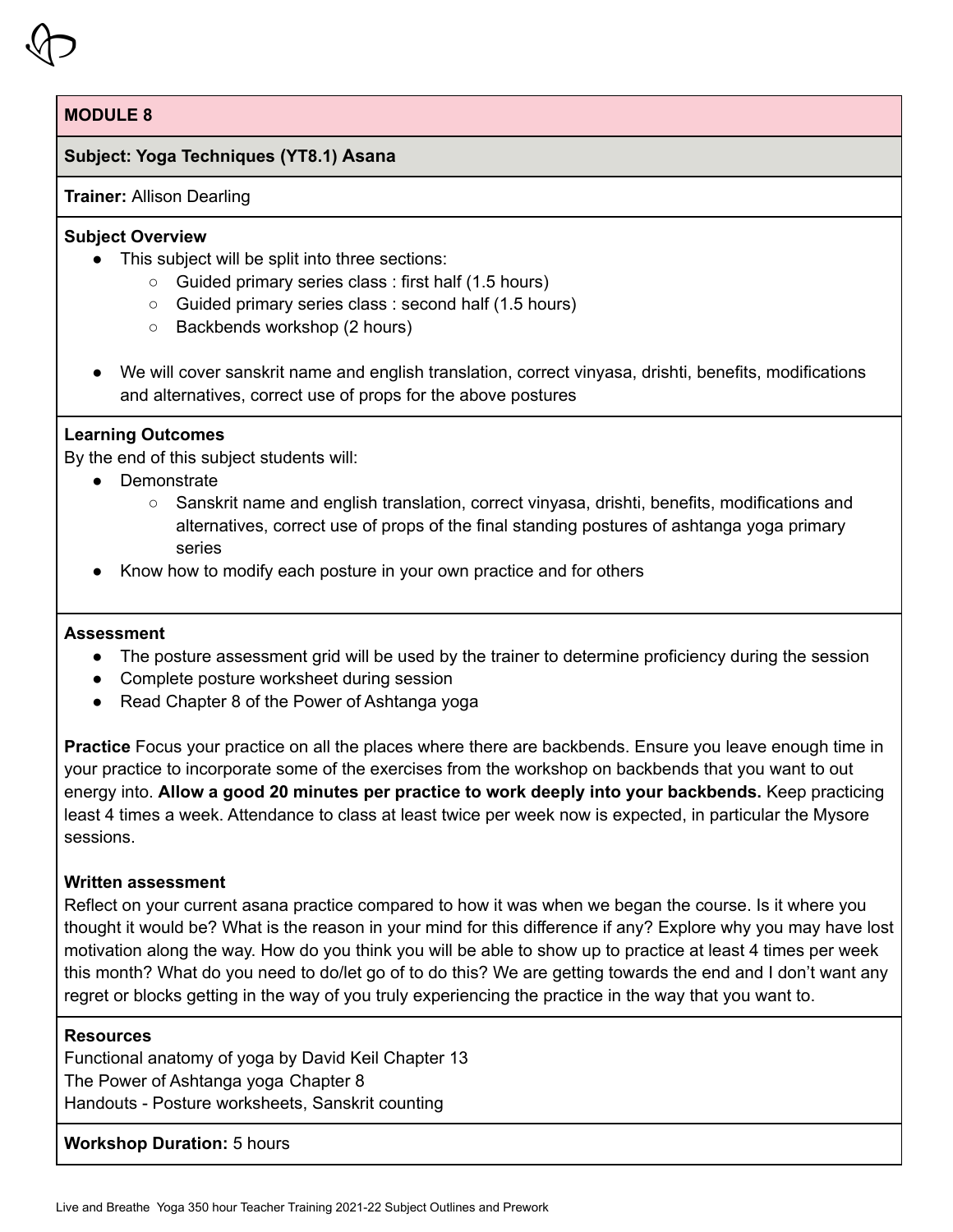# **Subject: Yoga Techniques (YT8.2) Mudras**

#### **Trainer:** Tracey Uber-Cook

## **Subject Overview**

This is a very subtle subject, in which your own experience is your greatest teacher. We will discuss

- What mudra is
- How it works
- 5 types of mudra
- Refining attention to be able to detect the subtle effects of mudra on the koshas
- We will practice a few mudras together

# **Learning Outcomes**

By the end of this subject students will:

- Be able to understand and explain the concept of mudra and how it works
- Know the 5 types of mudras and give examples of each
- Refine attention and awareness within own practice to notice the subtle effects of mudra on annamaya, pranamaya, and manomaya koshas

# **Assessment**

Do the below practice and take a few notes to share in discussion at the next module. There is no official written assessment for this subject.

# **Practice**

Without doing too much outside research, play and experiment in your own practice with how different hand/finger positions affect the feeling in asanas and meditation postures. Try this also with the position of your tongue in your mouth. Does it make a difference in how you feel when your tongue is resting on the top or bottom of your mouth? How do different drishtis affect the way you feel in certain asanas? Be creative and sensible and try mudras from the 5 types within your practice.

After you have experimented (it may take several times…. Maybe just focusing on one asana with different mudras), note any differences/sensations that you feel.

This exercise is about refining and paying close attention, trusting your own experience as opposed to relying on outside information.

AFTER you have experimented with mudras in your practice, then perhaps do a bit of research and see if what you discovered in your own experience is similar or different to what you read about different mudras and how they are "supposed" to work.

# **Resources**

Asana Pranayama Mudra Bandha – The Bihar School of Yoga Mudras, Yoga in Your Hands – Gertrud Hirschi Your own inner intelligence within your practice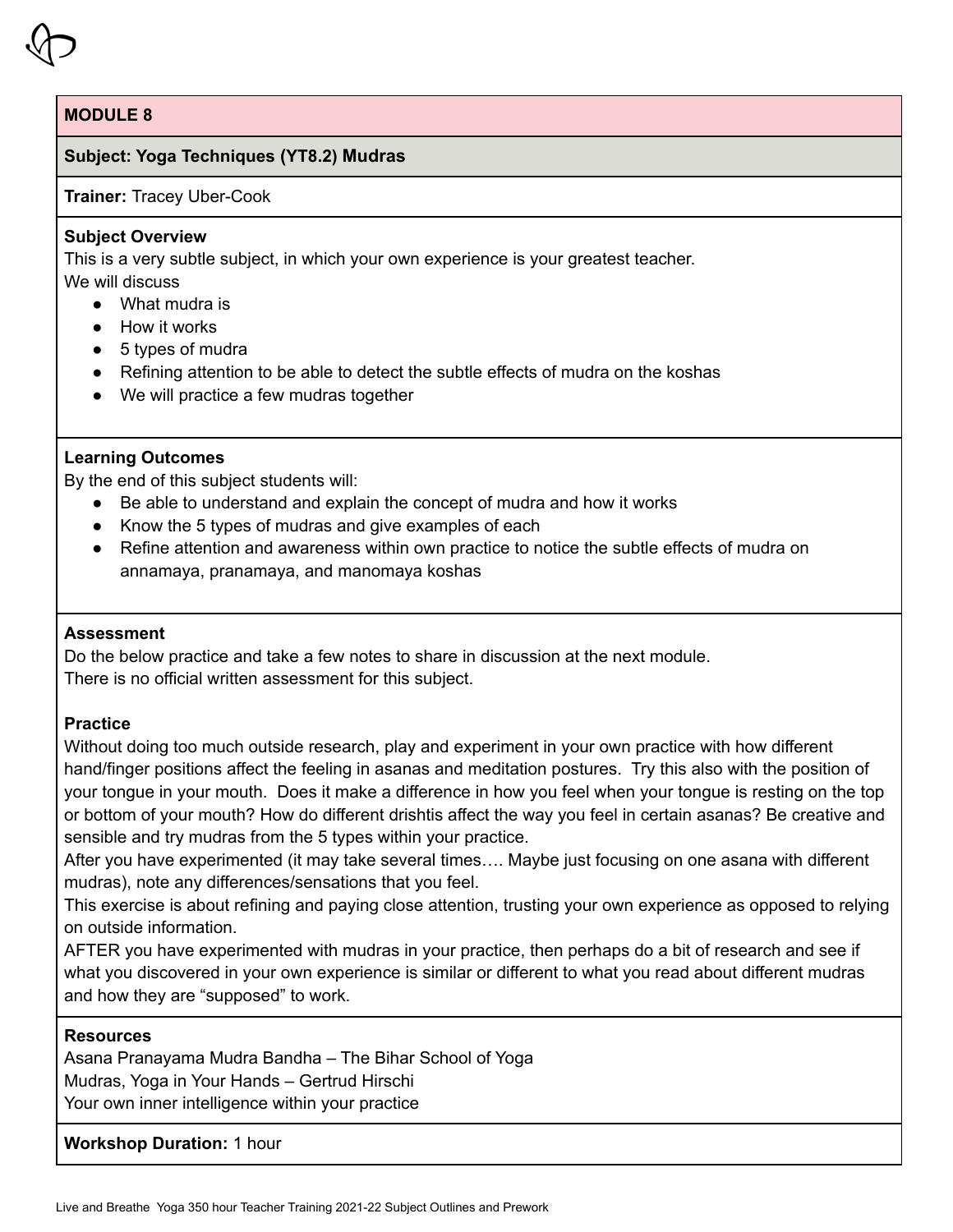# **Subject: Integrated Practicum (IP8.1) Class planning and sequencing**

#### **Trainer:** Allison Dearling

## **Subject Overview**

In this lecture we will:

- Review and discuss our teaching experience from last month
- Designing and teaching a balanced hatha yoga class
- Review and discuss the things to consider when teaching a yoga class

#### **Learning Outcomes**

By the end of this subject students will:

- List the key components of a balanced yoga class
- Understand the relationship of the elements to each other and the philosophy of yoga
- Understand the need for a theme/purpose of a class
- Develop a safe, logical and coherent class plan
- Understand the Live and Breathe Yoga 'low touch' policy on with hand on adjustments
- Understand how and when to use props to support students

# **Assessment**

## **Practical assessment :**

Design (or redesign) your class plan from last month to ensure it now has elements of a balanced class. If possible teach this class to the same group or teach the class at the studio (discuss with Allison)

#### **For written submission** :

Reflect on how your class went this time. Where did you take the feedback your received on board and what changes did you make that helped. Is there anywhere you need to practice more on or seek extra support with. This is your opportunity to receive guidance from our Trainers on where you would like to improve.

#### **Resources**

**Handouts** Yoga Sequencing by Mark Stephens Teaching Yoga with Intention by Judith Lasater Teaching Yoga by Donna Fahri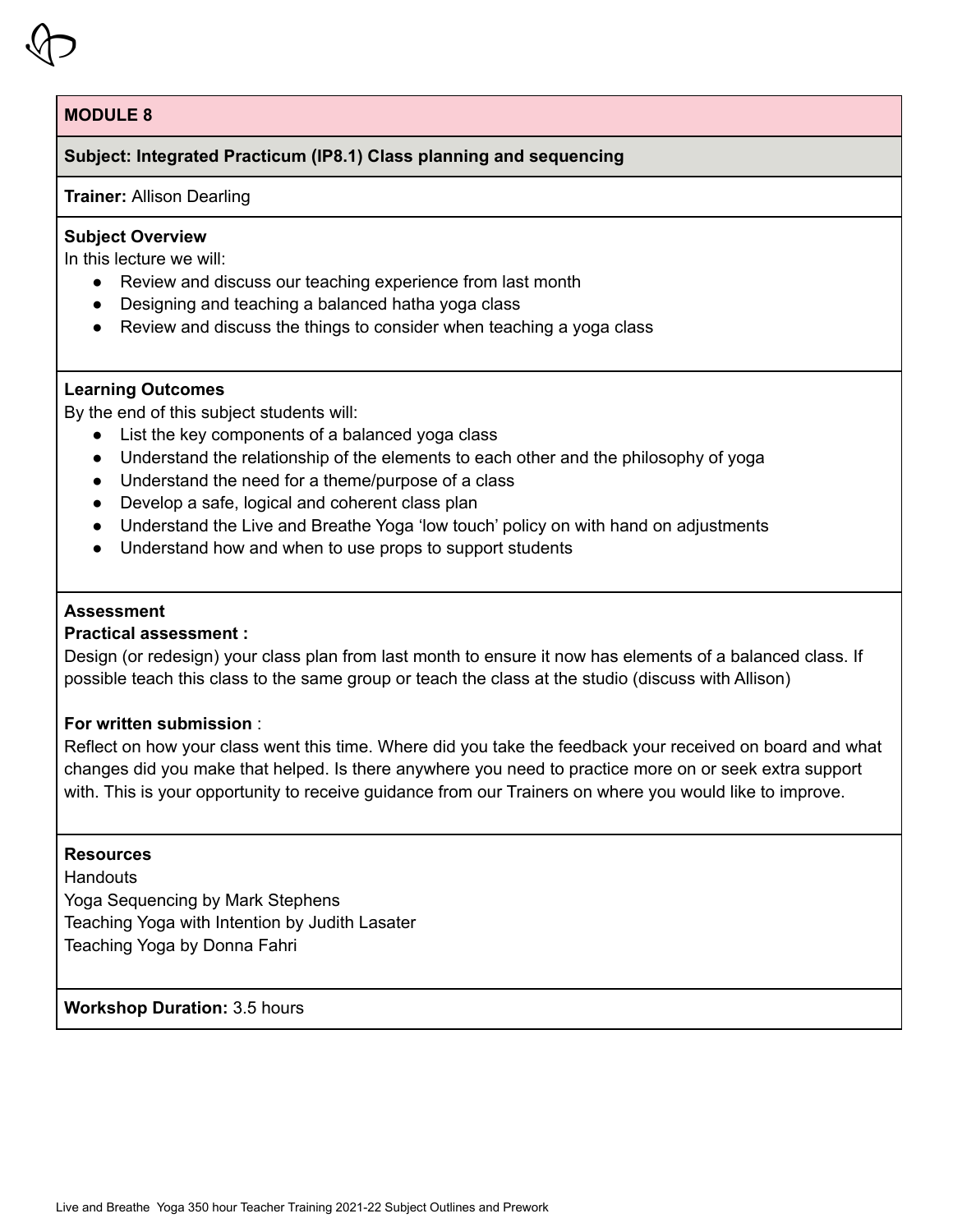# **Subject: Integrated Practicum (IP8.2) Student intake**

**Trainer:** Allison Dearling

## **Subject Overview**

In this lecture we will:

● Practice reviewing the student intake document so as to get a good picture of how to communicate and address our students in their injuries/illness/limitations

#### **Learning Outcomes**

By the end of this subject students will:

● Feel confident discussing the student intake form with our students

#### **Assessment**

Practical assessment : in class discussion and review of the student intake

#### **Resources**

LBY student intake form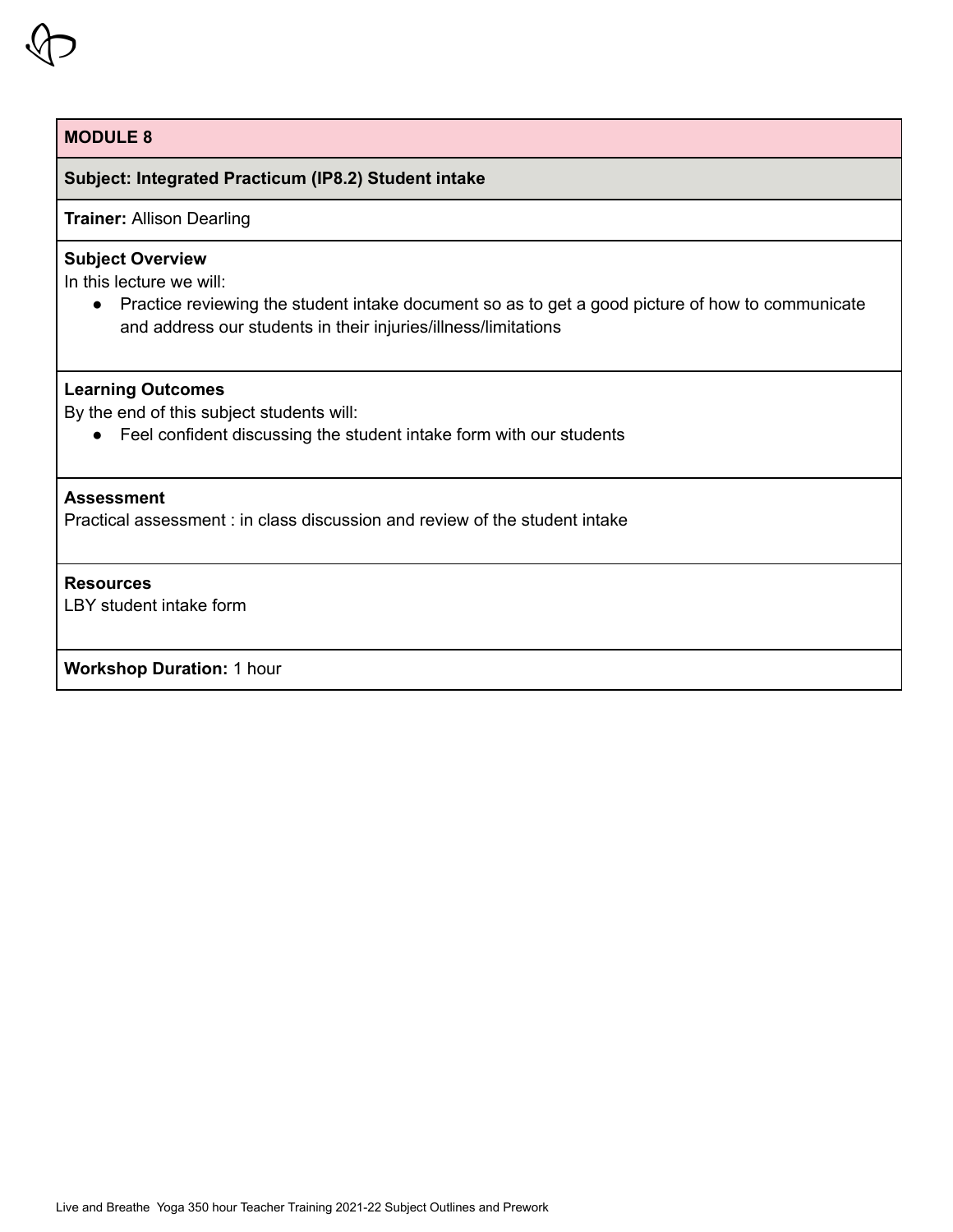# **Subject: Teaching Methodology (TM8.2) Pranayama**

## **Trainer:** Tracey Uber-Cook

# **Subject Overview**

In this lecture we will discuss:

- Q and A for ongoing pranayama practice/teaching
- Learning basic pranayama techniques and how to teach them to students
	- Sama Vritti
	- Nadi Shodhana

# **Learning Outcomes**

By the end of this subject students will:

- Learn how to prepare students for pranayama practice
- Be familiar with Sama Vritti and its separate parts and how to teach it
- Be familiar with Nadi Shodhana and how to teach it

# **Assessment**

Practice Sama Vritti and Nadi Shodhana in your own practice. Really hone your attention into the details and think of how you would explain and teach it to others. Narrate the steps/instructions to yourself silently as you practice.

Practice teaching both Sama Vritti and Nadi Shodhana to 2 different people.

# **Resources**

N/A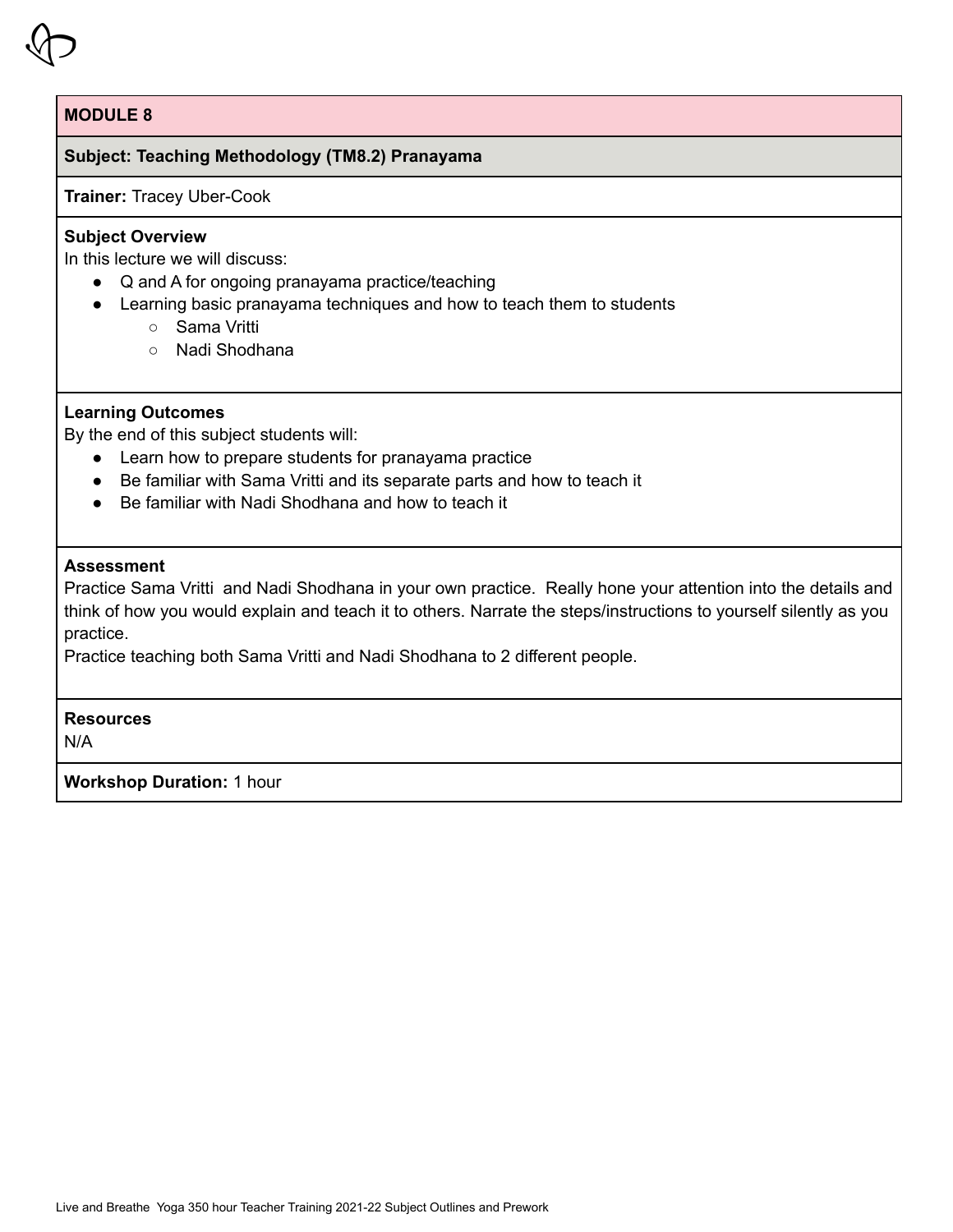

# **Subject: Anatomy and Physiology (AP8)**

**Trainer:** Harry Normand

# **Subject Overview**

Self paced session, complete online Yoganatomy modules :

● Module 15 Hand Wrist and Elbow

# **Assessment**

Yoganatomy Modules as above complete all units inside the online module including the discussion questions and quiz.

Please ensure all yoga anatomy modules and quizzes are completed. Harry will be attending Module 9 to review and discuss any questions you have.

#### **Written assessment**

Consider all the anatomy modules you have completed and reflect on the learning undertaken. Is there anything you learned that you found fascinating or made a difference in your practice. How has the study of yoga anatomy affected your practice during the last 10 months? Consider injuries or parts of your own body that you now have a better appreciation of. Lastly, is there anything you feel you need more guidance on or you would like to learn more deeply about. Bring this refection to Module 9 ready to discuss.

#### **Resources**

Yoganatomy online module 15 Chapter 8 of Yoganatomy text

# **Workshop Duration: n/a**